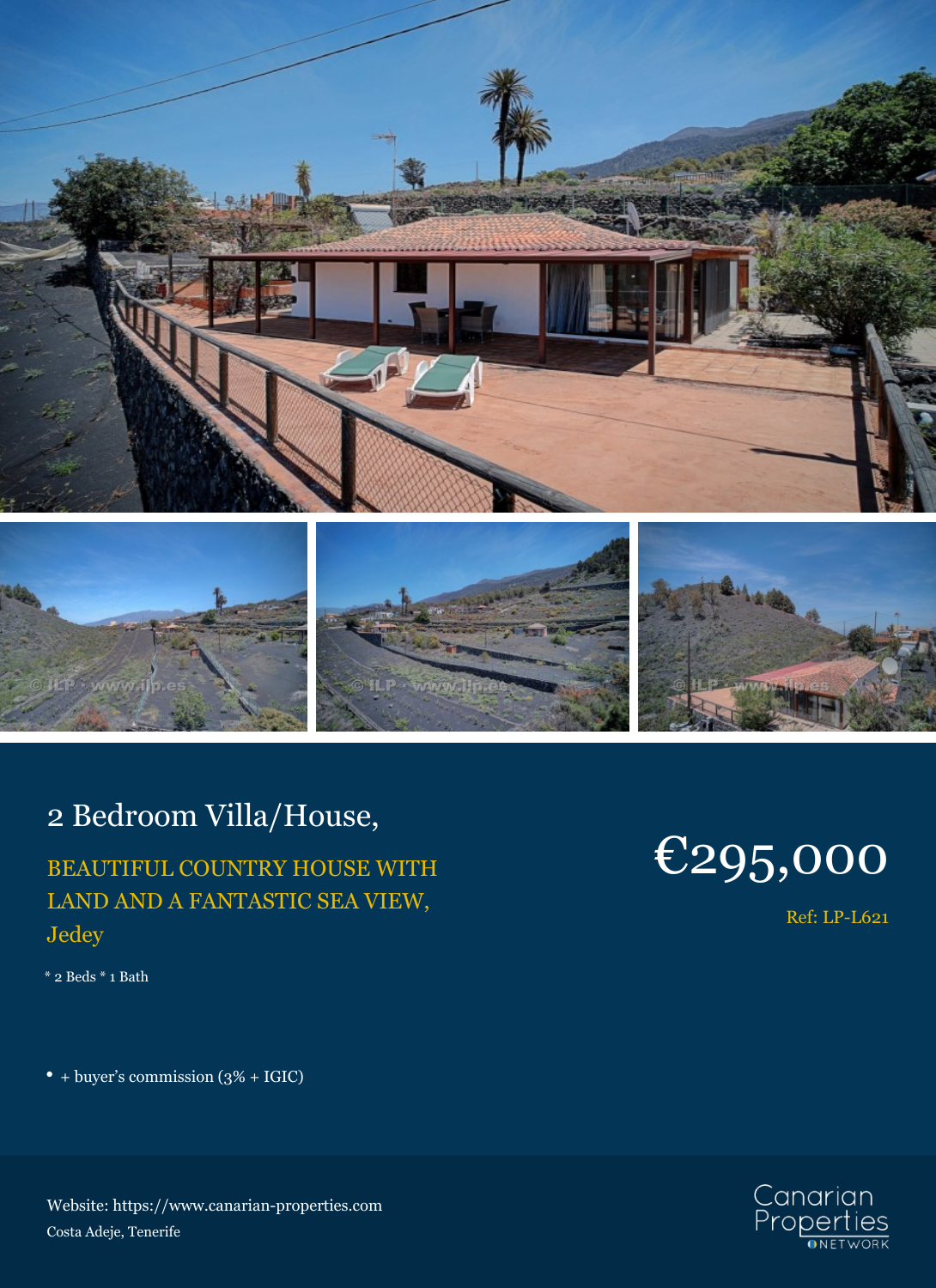## Property Description

#### **BEAUTIFUL COUNTRY HOUSE WITH LAND AND A FANTASTIC SEA VIEW**

#### **LOCATION:**

- Municipality of LOS LLANOS DE ARIDANE
- Locality of JEDEY
- With a mountain and a sea view
- Property in a very quiet place
- ca. 642 m above sea level

#### **DESCRIPTION:**

**- The property has in total approx. 1.262 m²**

**- Single storied dwelling house of approx. 60 m² overbuilt space**

- Kitchen
- 1 dining-living room
- 2 bedrooms
- 1 bathroom
- 1 toilet
- Veranda in front of the house
- **Storage of ca. 6 m²**

**- Sun terrace**

#### **GENERAL CONDITION:**

Good general conditions

#### **BUILDING MATERIALS:**

- Walls made of common hollow blocks
- Hipped roof
- Ceilings made of wood
- Internal wooden doors
- Exterior doors and windows in aluminum with double glazing
- Ceramic floor tiles

#### **HOT WATER:**

• Solar collector

**SUPPLIERS:**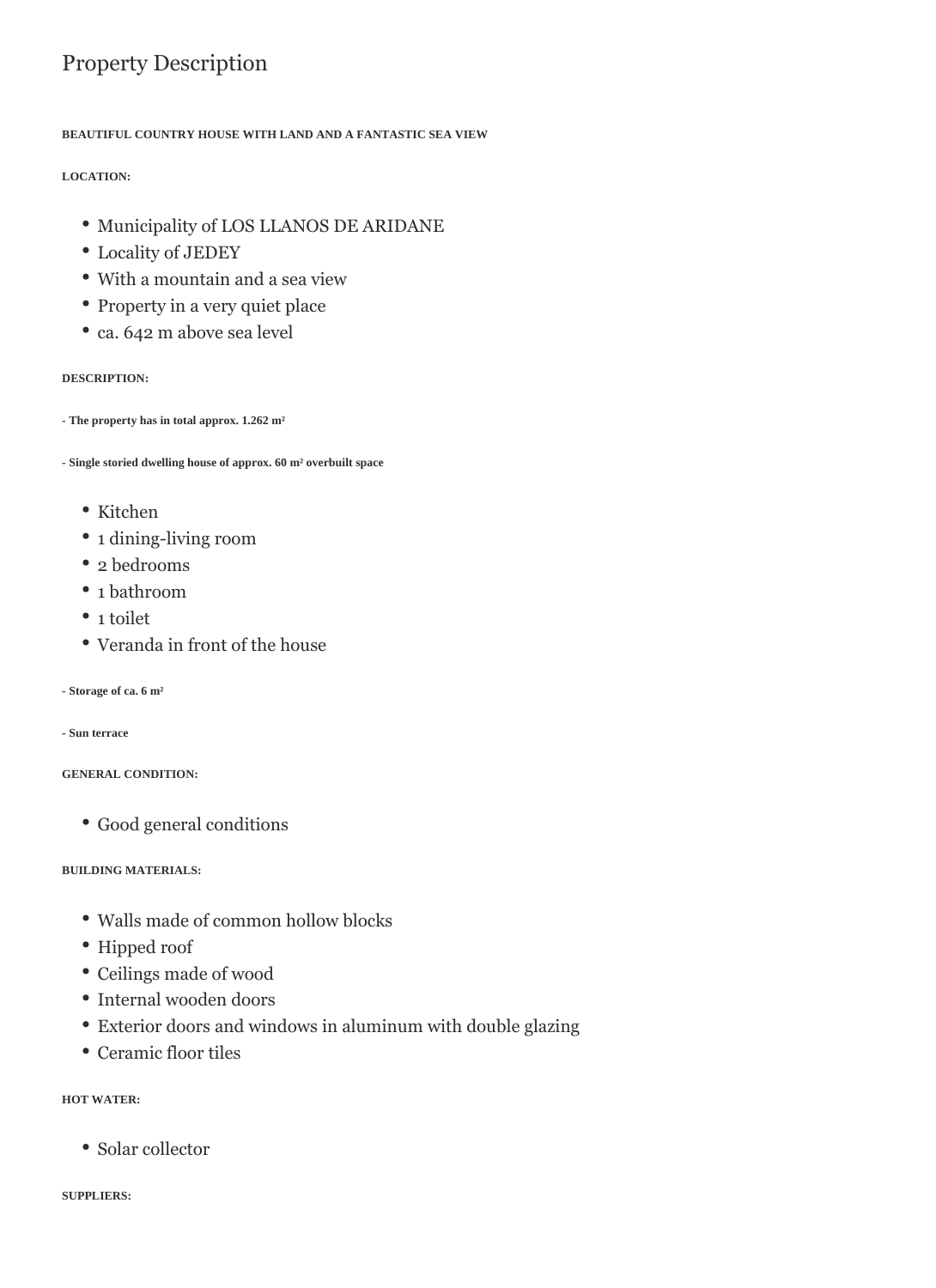- Electricity
- Town water connection

#### **INVENTORY:**

Furniture and fixtures are included in the Price

#### **GROUND:**

**The property has approx. 1.262 m²**

- Situation in the hillside
- With a slight slope
- Completely fenced property
- Good farmland
- Fruit Trees
- Shrubs

**ROAD COMMUNICATION:**

Entrance directly from a small secondary road

#### **MORE INFORMATION:**

- Great location with fantastic views that can't be obstructed
- Ideal for gardening
- Cosy terrace

**ROMANTIC PROPERTY FOR NATURE AND GARDEN LOVERS**

**----------------------------------------------------------**

**ADDITIONAL COSTS WHEN BUYING A PROPERTY:**

**Every purchase of real estate causes additional costs to the stated selling price, generally in the range of 10 to 11%. These expenses are usually the following:**

- the land transfer tax: 6.5% of the purchase price
- the costs of land registration
- the notary fees
- the costs of changing ownership in the cadastre
- the real estate agency's professional fees: 3% (minimum 1,800 euros, IGIC not included) on the real selling price

**Additional costs and variations to be considered:**

- the mortgage costs, in the case of financing the purchase
- If the seller is a promoter, there is no land transfer tax to pay, but 7% IGIC plus 1% for documented



Website: https://www.canarian-properties.com Costa Adeje, Tenerife